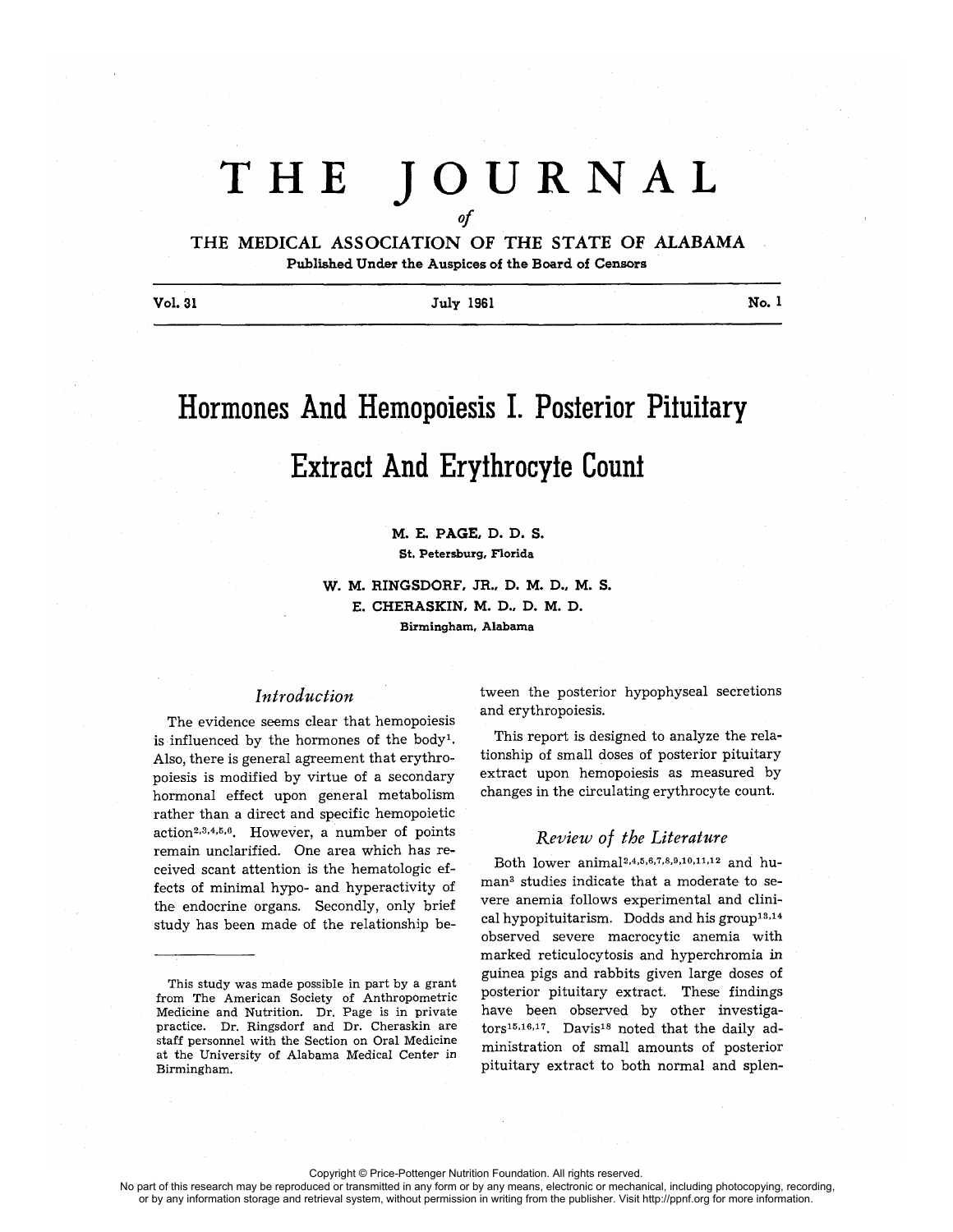ectomized dogs and rabbits induced polycythemia in approximately one to three weeks. Limited observations indicate that extirpation of the intermediate and posterior lobes does not produce an anemia19.

## *Method of Investigation*

Forty male and female human subjects were studied with regard to the effect of small doses of posterior pituitary extract upon the circulating red blood cell count. Included in the group were ten male and 30 female subjects with a mean age of 50.9 and a standard deviation of 13 .8 years. The participants in this experiment were chosen from a group of 683 persons as possible cases of mild posterior pituitary disease. An anthropometric technique, described elsewhere<sup>20</sup>, constituted the method for classifying these individuals in the posterior pituitary group.

At the start of the experiment, all subjects were subsisting on a similar diet (low-refined-carbohydrate high-protein) as previously reported<sup>21</sup>. Each participant in this study was given either 1/400 or 1/800 grain posterior pituitary extract orally once daily for periods ranging from three to 27 days. The posterior pituitary extract was prepared from 1/10 grain posterior pituitary extract (Armour) by appropriate dilution. It is of interest to mention that the doses utilized in this study are approximately 40 to 80 times smaller than the amounts generally prescribed for patients suffering with diabetes insipidus<sup>22</sup>.

There are, admittedly, elaborate techniques now available for the determination of erythropoiesis. Until very recently the only methods included the measurement of peripheral erythroid values, reticulocyte response, and bone marrow activity. These techniques, though not completely satisfactory, are certainly simple and practical. For purposes of this study only the circulating red cell count will be considered. Attention will be directed to the hemoglobin levels<sup>23</sup>, hematocrit<sup>24</sup>, mean corpuscular volume25, mean corpuscular hemoglobin<sup>26</sup>, and mean corpuscular hemoglobin concentration<sup>27</sup> in subsequent reports.

## *Results*

The data will be reported in two broad categories: (1) general characteristics for the entire group, and (2) subgroup analyses for the purpose of evaluating sex, and the effect of dose and duration of medication.

## *General Characteristics*

Figure 1 graphically depicts (for the entire series of 40 subjects) the erythrocyte counts initially (on the abscissa) and the difference from the initial count (on the ordinate) after 3 to 23 days with posterior pituitary extract.

Simple inspection of Figure 1 suggests that the erythrocyte count changes with posterior pituitary extract administration. It appears that the highest red blood cell counts  $(>5,$ -000,000) all seem to decrease. Also, it seems that the lowest erythrocyte counts  $( $4,300,$ -$ 000) all rise. A statistical analysis of these findings indicates a coefficient of correlation of  $-$  .619 and a P < .001. Thus, there seem to be significant changes in the erythrocyte count after posterior pituitary extract administration.

## **Subgroup Analyses**

Sex Analysis: The group of 40 subjects included ten male and ten female patients who were given the same amount of posterior pituitary extract daily  $(1/800 \text{ gr.})$ . Thus, a separate analysis was made of the changes in the erythrocyte count in the two sexes with the same medication regime.

Table 1 includes the original data. An examination of the ten male subjects given 1/800 grain posterior pituitary extract daily (Figure 2) shows that the subjects with red counts above 5,000,000 all decreased while, in the main, those below 5,000,000 rose. Thus, it would appear that the pattern previously noted for the entire group of 40 subjects obtains for the ten male subjects. These data were statistically studied and the coefficient of correlation of  $-.804$  was found significant at the 5 per cent level.

2

No part of this research may be reproduced or transmitted in any form or by any means, electronic or mechanical, including photocopying, recording, or by any information storage and retrieval system, without permission in writing from the publisher. Visit http://ppnf.org for more information.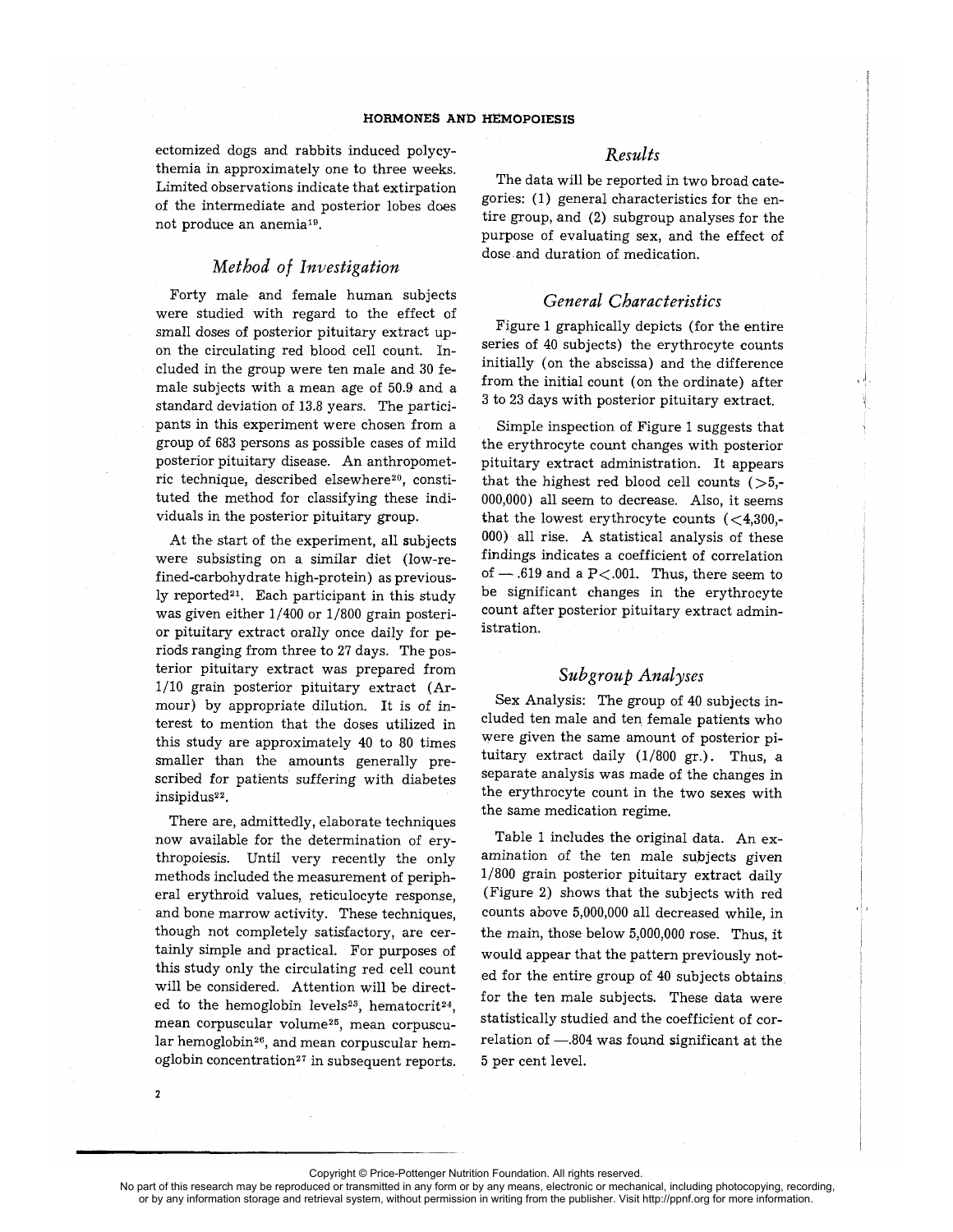

Copyright © Price-Pottenger Nutrition Foundation. All rights reserved.

 No part of this research may be reproduced or transmitted in any form or by any means, electronic or mechanical, including photocopying, recording, or by any information storage and retrieval system, without permission in writing from the publisher. Visit http://ppnf.org for more information.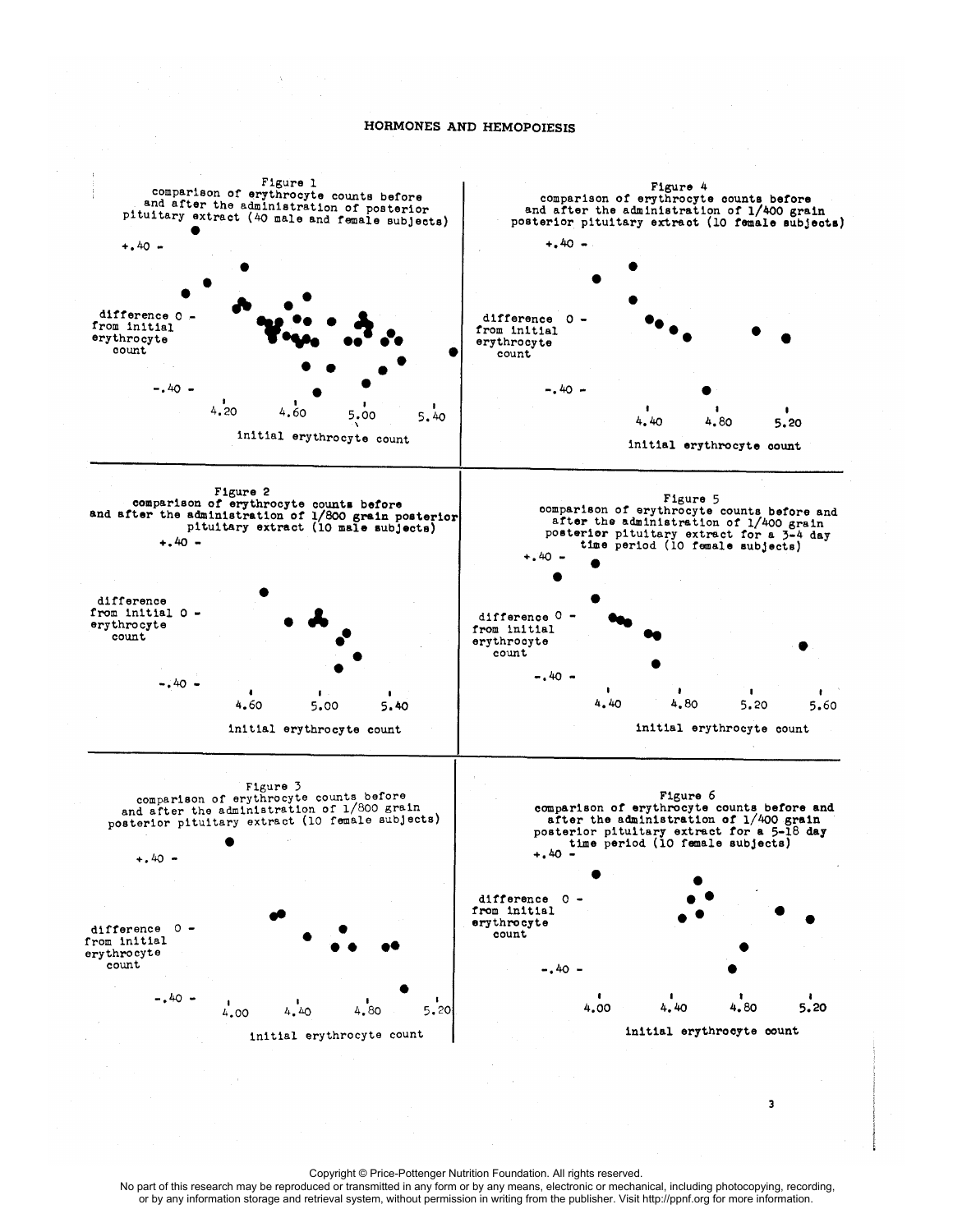| EFFECT OF<br>17800<br>GRAIN<br><b>PUSTERIUK</b><br><i>PITULLARI</i><br>EXTRACT UPON THE<br>ERYTHROCYTE COUNT |     |     |                                   |                                                                                  |                                                                                 |                                    |  |
|--------------------------------------------------------------------------------------------------------------|-----|-----|-----------------------------------|----------------------------------------------------------------------------------|---------------------------------------------------------------------------------|------------------------------------|--|
| patient<br>number                                                                                            | age | sex | 뉭<br>number<br>days of<br>therapy | $\begin{array}{c} \text{initial} \\ \text{red cell} \\ \text{count} \end{array}$ | $\begin{array}{ll} \hbox{final} \\ \hbox{red cell} \\ \hbox{count} \end{array}$ | difference<br>in red cell<br>count |  |
| 206                                                                                                          | 68  | М   | 3                                 | 5.10                                                                             | 5.00                                                                            | $-.10$                             |  |
| 083                                                                                                          | 27  | м   | 4                                 | 5.15                                                                             | 5.10                                                                            | $-.05$                             |  |
| 268                                                                                                          | 43  | М   | 4                                 | 4.65                                                                             | 4.80                                                                            | $+.15$                             |  |
| 471                                                                                                          | 68  | М   | 4                                 | 5.10                                                                             | 4.85                                                                            | $-.25$                             |  |
| 493                                                                                                          | 59  | М   | 5                                 | 4.95                                                                             | 4.95                                                                            | .00.                               |  |
| 082                                                                                                          | 65  | м   | 5                                 | 4.80                                                                             | 4.80                                                                            | .00                                |  |
| 541                                                                                                          | 59  | м   | 6                                 | 5.20                                                                             | 5.00                                                                            | $-.20$                             |  |
| 605                                                                                                          | 39  | м   | 8                                 | 4.98                                                                             | 5.00                                                                            | $+.02$                             |  |
| 174                                                                                                          | 61  | М   | 15                                | 5.00                                                                             | 5.00                                                                            | .00                                |  |
| 069                                                                                                          |     | M   | 17                                | 4.97                                                                             | 5.00                                                                            | $+.03$                             |  |
| 153                                                                                                          | 44  | F   | 2                                 | 4.65                                                                             | 4.65                                                                            | .00                                |  |
| 366                                                                                                          | 46  | F   | $\overline{\mathbf{4}}$           | 4.30                                                                             | 4.40                                                                            | $+.10$                             |  |
| 292                                                                                                          | 40  | F   | 4                                 | 4.45                                                                             | 4.41                                                                            | $-.04$                             |  |
| 373                                                                                                          | 40  | F   | 4                                 | 4.70                                                                             | 4.60                                                                            | $-.10$                             |  |
| 219                                                                                                          | 50  | F   | 6                                 | 4.60                                                                             | 4.50                                                                            | $-.10$                             |  |
| 341                                                                                                          | 49  | F   | 6                                 | 5.00                                                                             | 4.65                                                                            | $-.35$                             |  |
| 283                                                                                                          | 30  | F   | 7                                 | 4.25                                                                             | 4.33                                                                            | $+.08$                             |  |
| 638                                                                                                          | 58  | F   | 9                                 | 4.90                                                                             | 4.80                                                                            | $-.10$                             |  |
| 663                                                                                                          | 46  | F   | 11                                | 4.95                                                                             | 4.85                                                                            | $-.10$                             |  |
| 522                                                                                                          | 45  | F   | 14                                | 4.00                                                                             | 4.50                                                                            | $+.50$                             |  |

TABLE i

EFFECT **OF 1/800** GRAIN POSTERIOR PITUITARY

Included also in Table 1 is the original information derived from a study of ten female subjects also given 1/800 grain of posterior pituitary extract daily. Basically, the pattern previously described for the male group obtains for the ten female subjects (Figure 3) . In other words, the highest red cell counts  $($ >4,700,000) decrease while the lowest ones  $( $(1.400,000)$ )$  rise with this particular hormonal regime. Also, a high coefficient of correlation was shown  $(-.879)$  and a  $P<.025$ . There is, however, one big difference in a comparison of the male and female groups. It should be recalled that the male red counts seem to migrate toward 5,000,000. A more detailed study of the female group demonstrates that the shift is toward 4,500,000.

## *Dose Analysis*

Table 2 summarizes the findings in ten females subjected to 1/400 grain of posterior pituitary extract per day for three to 18 days. Table 2 also includes the data from ten females administered 1/800 grain of posterior pituitary extract per day for two to 14 days. Thus, an opportunity is provided to study the

4

relationship of the changes in the erythrocyte count with different dosages.

An examination of Figure 4 shows the pattern previously described for the entire group and for the male and female groups independently. In other words, the highest red cell counts decrease and the lowest ones increase under the regime of 1/400 grain. The findings are essentially the same following the administration of 1/800 grain of posterior pituitary extract (Figure 3) . The coefficient of correlation for the group receiving 1/400 grain is  $-.618$  with a P value of  $>.05$ . The coefficient of correlation for the group receiving 1/800 grain of posterior pituitary extract is  $-.879$  and significant (P  $\lt$ .025).

#### TABLE 2

EFFECT OF POSTERIOR PITUITARY EXTRACT (DIFFERENT DOSES) UPON THE ERYTHROCYTE COUNT

| patient<br>number | age | sex          | dosage | ă<br>number<br>days of<br>therapy | initial<br>red cell<br>count | $_{\rm{rel}}$<br>$\frac{\text{final}}{\text{real}}$ | difference<br>in red cell<br>in red<br>count |
|-------------------|-----|--------------|--------|-----------------------------------|------------------------------|-----------------------------------------------------|----------------------------------------------|
| 476               | 69  | F            | 1/400  | 3                                 | 4.45                         | 4.44                                                | $-.01$                                       |
| 602               | 41  | F            | 1/400  | 3                                 | 4.40                         | 4.40                                                | .00                                          |
| 287               | 68  | F            | 1/400  | 3                                 | 4.30                         | 4.40                                                | $+.10$                                       |
| 274               | 58  | $\mathbf{F}$ | 1/400  | 4                                 | 4.08                         | 4.30                                                | $+.22$                                       |
| 092               | 32  | F            | 1/400  | $\overline{4}$                    | 4.30                         | 4.60                                                | $+.30$                                       |
| 225               | 40  | F            | 1/400  | 4                                 | 4.60                         | 4.50                                                | $-.10$                                       |
| 122               |     | F            | 1/400  | 7                                 | 5.19                         | 5.10                                                | $-.09$                                       |
| 507               | 72  | F            | 1/400  | 8                                 | 4.73                         | 4.34                                                | $-.39$                                       |
| 604               | 40  | F            | 1/400  | 18                                | 4.55                         | 4.48                                                | $-.07$                                       |
| 500               | 32  | F            | 1/400  | 13                                | 5.00                         | 4.95                                                | $-.05$                                       |
| 153               | 44  | F            | 1/800  | 2                                 | 4.65                         | 4.65                                                | .00                                          |
| 366               | 46  | F            | 1/800  | 4                                 | 4.30                         | 4.40                                                | $+.10$                                       |
| 292               | 40  | F            | 1/800  | 4                                 | 4.45                         | 4.41                                                | $-.04$                                       |
| 373               | 40  | F            | 1/800  | 4                                 | 4.70                         | 4.60                                                | $-.10$                                       |
| 219               | 50  | F            | 1/800  | 6                                 | 4.60                         | 4.50                                                | $-.10$                                       |
| 341               | 49  | F            | 1/800  | 6                                 | 5.00                         | 4.65                                                | $-.35$                                       |
| 283               | 30  | F            | 1/800  | 7                                 | 4.25<br>×                    | 4.33                                                | $+.08$                                       |
| 638               | 58  | F            | 1/800  | 9                                 | 4.90                         | 4.80                                                | $-.10$                                       |
| 663               | 46  | F            | 1/800  | 11                                | 4.95                         | 4.85                                                | $-.10$                                       |
| 522               | 45  | F            | 1/800  | 14                                | 4.00                         | 4.50                                                | $+.50$                                       |

## *Duration Analysis*

Table 3 summarizes the data for a group of ten females subjected to 1/400 grain of posterior pituitary extract for three to four days. Included also in this same chart are the findings from a group of ten females administered

No part of this research may be reproduced or transmitted in any form or by any means, electronic or mechanical, including photocopying, recording, or by any information storage and retrieval system, without permission in writing from the publisher. Visit http://ppnf.org for more information.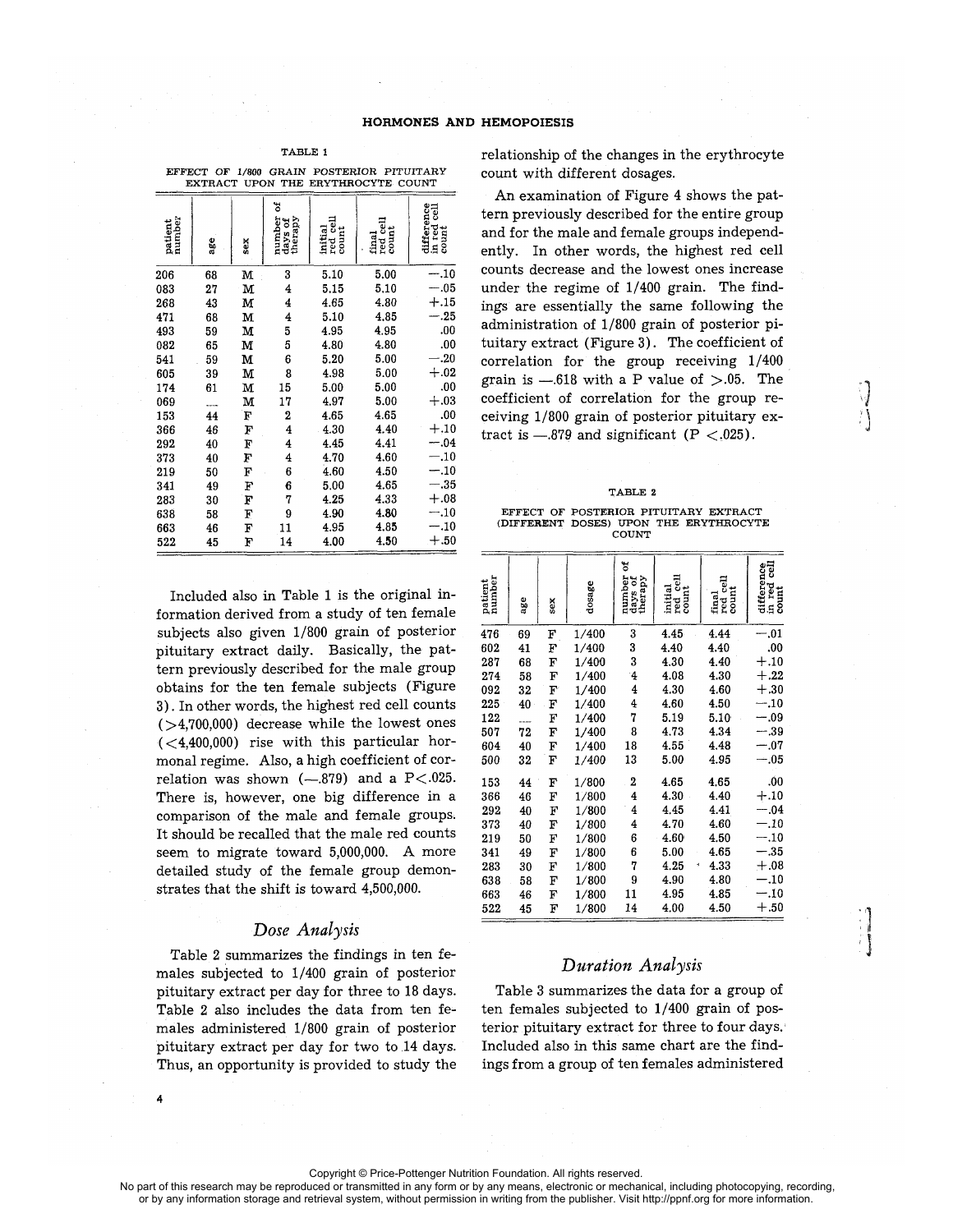1/400 grain of posterior pituitary extract for five to 27 days. Thus, an opportunity is afforded to study the changes in the red cell count based upon the duration of therapy.

An examination of Figure 5 shows that the red cell counts in the higher brackets decrease while those in the lower groups increase during three to four days with 1/400 grain of posterior pituitary extract. The coefficient of correlation proved to be  $-.664$  with a P  $> 0.05$ . Figure 6 graphically depicts the changes in the red cell count following five to 27 days under the same regime of 1/400 grain of posterior pituitary extract in ten females. A statistical analysis of these data indicates a coefficient of correlation of  $-.492$ and a  $P > 10$ .

#### *Discussion*

It is rather interesting, from an examination of Tables 1-3 and Figures 1-6 that the relationship between posterior pituitary extract and erythrocyte count is not linear. In other words, this particular hormone does not consistently elevate or reduce the circulating red cell count. Rather, the evidence indicates a relatively narrow physiologic parameter of homeostasis. Apparently, the administration of posterior pituitary extract seems to attempt to right deviations from this very narrow range. Thus, it can be observed that relatively low and high red cell counts increase and decrease respectively. It is particularly pertinent that the changes seem to be very small. Thus, it appears that the erythrocyte count is very sensitive to this particular hormone. Mention should be made that these findings are not in agreement with earlier reports<sup>18,19</sup>.

A second point worthy of mention is the seemingly different physiologic range or point in the two sexes. More detailed examination of Table 1 and Figures 2 and 3 disclose that the tendency to reach homeostasis in the male is at 5,000,000 circulating red blood cells. In contrast, the hypothetic norm in the female appears to be in the area of 4,500,000 .

One point which remains unanswered is whether the changes which have been noted

| patient<br>numbe. | age | sex | đ<br>number<br>days of<br>therapy | red cell<br>count<br>initial | $_{\rm cont}^{\rm red}$ cell<br>$\frac{1}{2}$ | difference<br>in red cell<br>count |
|-------------------|-----|-----|-----------------------------------|------------------------------|-----------------------------------------------|------------------------------------|
| 210               | 63  | F   | 3                                 | 4.65                         | 4.55.                                         | $-.10$                             |
| 002               | 54  | F   | 3                                 | 5.50                         | 5.35                                          | $-.15$                             |
| 393               | 65  | F   | 3                                 | 4.65                         | 4.40                                          | $-.25$                             |
| 476               | 69  | F   | 3                                 | 4.45                         | 4.44                                          | $-.01$                             |
| 602               | 41  | Ŀ   | 3                                 | 4.40                         | 4.40                                          | .00                                |
| 287               | 68  | F   | 3                                 | 4.30                         | 4.40                                          | $+.10$                             |
| 274               | 58  | F   | 4                                 | 4.08                         | 4.30                                          | $+.22$                             |
| 092               | 32  | F   | 4                                 | 4.30                         | 4.60                                          | $+.30$                             |
| 236               | 36  | F   | 4                                 | 4.48                         | 4.45                                          | $-.03$                             |
| 225               | 40  | F   | 4                                 | 4.60                         | 4.50                                          | $-.10$                             |
| 299               | 60  | F   | 5                                 | 4.50                         | 4.50                                          | .00                                |
| 336               | 72  | F   | 5                                 | 4.55                         | 4.65                                          | $+.10$                             |
| 085               | 65  | F   | 6                                 | 3.95                         | 4.10                                          | $+.15$                             |
| 122               |     | F   | 7                                 | 5.19                         | 5.10                                          | $-.09$                             |
| 088               | 21  | F   | 7                                 | 4.60                         | 4.62                                          | $+.02$                             |
| 507               | 72  | F   | 8                                 | 4.73                         | 4.34                                          | $-.39$                             |
| 664               | 64  | F   | 9                                 | 4.45                         | 4.35                                          | $-.10$                             |
| 500               | 32  | F   | 13                                | 5.00                         | 4.95                                          | $-.05$                             |
| 604               | 40  | F   | 18                                | 4.55                         | 4.48                                          | $-.07$                             |
| 430               | 50  | F   | 27                                | 4.80                         | 4.55                                          | $-.25$                             |

#### TABLE 3

EFFECT OF 1/400 GRAIN POSTERIOR PITUITARY EXTRACT FOR DIFFERENT TIME PERIODS UPON THE ERYTHROCYTE COUNT

are more significant in one or the other sex, at one or the other dosage, and in those receiving posterior pituitary extract for a relatively short or long period of time. These relationships have been analyzed statistically. The general statement can be made that none of the differences of the means proves to be statistically significant.

Two explanations have been proposed for the effect of posterior pituitary extract upon erythropoiesis. First, the posterior hypophyseal lobe may affect blood destruction possibly by way of the reticuloendothelial system14. Second, the anemia may be the result of hemodilution and eventual hemolysis due to water retention<sup>16,17</sup>. The latter possibility seems more tenable since dehydration prior to pituitrin administration prevents the anemia<sup>17,18</sup>.

In order to obtain information regarding the possibility of blood changes in parallel with urinary alterations, the female patients were placed into two groups. The first group included those subjects in whom the red blood

Copyright © Price-Pottenger Nutrition Foundation. All rights reserved.

No part of this research may be reproduced or transmitted in any form or by any means, electronic or mechanical, including photocopying, recording, or by any information storage and retrieval system, without permission in writing from the publisher. Visit http://ppnf.org for more information.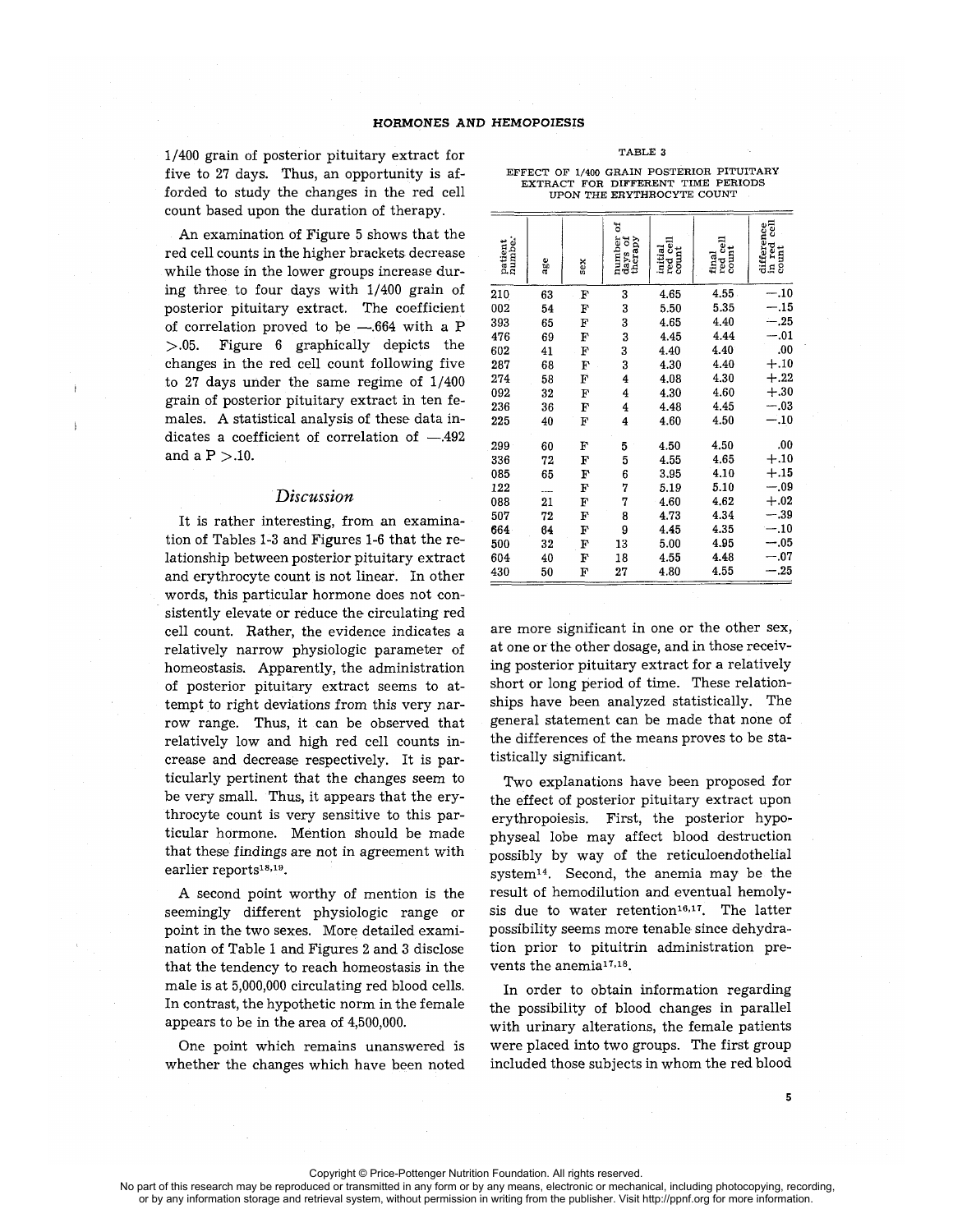cell count migrated with posterior pituitary administration toward 4,500,000 per cu. mm. Table 4 summarizes the patients' case numbers, sex, initial and final erythrocyte counts, and the initial and final specific gravities of morning urine samples. Figure 7 pictorially depicts the specific gravity relationships at the start of the study and following a variable number of days of posterior pituitary extract administration. The coefficient of correlation proved to be  $-.619$  (significant at the five per cent level) .

A chart (Table 5) summarizes the information for those subjects with red blood cell counts which did not migrate toward 4,500,000 per cu. mm. These data are graphically represented in Figure 8. The coefficient of correlation was found to be -.595 and not statistically significant  $(P > .10)$ .

**It would, therefore, seem that** the. **hematologic changes observed in this report may be due, in part, to hemodilution and hemoconcentration.**

#### Summary

- 1. This report describes the effect of small doses (administered daily and orally) of posterior pituitary extract upon the circulating erythrocyte count.
- 2. The evidence suggests that the number of red blood cells decreases and increases toward a homeostatic point or range.
- 3. There is corollary data to indicate that the

TABLE 4 MORNING URINARY SPECIFIC GRAVITY BEFORE AND AFTER POSTERIOR PITUITARY EXTRACT IN FEMALE PATIENTS IN WHOM THE ERYTHROCYTE COUNT AFTER THERAPY MIGRATED UP OR DOWN TOWARD **4,500,0**00 PER CU. MM.

| patient<br>number | initial red<br>cell count | final red<br>cell count | difference<br>in red<br>cell count | initial<br>specific<br>gravity | final<br>specific<br>gravity | difference<br>in specific<br>gravity |
|-------------------|---------------------------|-------------------------|------------------------------------|--------------------------------|------------------------------|--------------------------------------|
| 002               | 5.50                      | 5.35                    | $-.15$                             | 1.006                          | 1.019                        | $+.013$                              |
| 225               | 4.60                      | 4.50                    | $-.10$                             | 1.008                          | 1.013                        | $+.005$                              |
| 210               | 4.65                      | 4.55                    | $-.10$                             | 1.012                          | 1.015                        | $+.003$                              |
| 299               | 4.50                      | 4.50                    | .00.                               | 1.008                          | 1.009                        | $+.001$                              |
| 122               | 5.19                      | 5.10                    | $-.09$                             | 1.011                          | 1.012                        | $+.001$                              |
| 366               | 4.30                      | 4.40                    | $+.10$                             | 1.018                          | 1.018                        | .000                                 |
| 633               | 4.95                      | 4.85                    | $-.10$                             | 1.021                          | 1.020                        | $-.001$                              |
| 274               | 4.08                      | 4.30                    | $+.22$                             | 1.021                          | 1.020                        | $-.001$                              |
| 500               | 5.00                      | 4.95                    | $-.05$                             | 1.005                          | 1.004                        | $-.001$                              |
| 219               | 4.60                      | 4.50                    | $-.10$                             | 1.008                          | 1.006                        | $-.002$                              |
| 085               | 3.95                      | 4.10                    | $+.15$                             | 1.014                          | 1.012                        | $-.002$                              |
| 341               | 5.00                      | 4.65                    | $-.35$                             | 1.011                          | 1.008                        | $-.003$                              |
| 283               | 4.25                      | 4.33                    | $+.08$                             | 1.024                          | 1.021                        | $-.003$                              |
| 522               | 4.00                      | 4.50                    | $+.50$                             | 1.028                          | 1.022                        | $-.006$                              |
| 373               | 4.70                      | 4.60                    | $-.10$                             | 1.022                          | 1.015                        | $-.007$                              |

TABLE 5

MORNING URINARY SPECIFIC GRAVITY BEFORE AND AFTER POSTERIOR PITUITARY EXTRACT IN FEMALE PATIENTS IN WHOM THE ERYTHROCYTE COUNT AFTER THERAPY MIGRATED AWAY **FROM 4,500,000** PER CU. MM.

| patient<br>number | initial red<br>cell count | final red<br>cell count | difference<br>in red<br>cell count | initial<br>specific<br>gravity | final<br>specific<br>gravity | difference<br>in specific<br>gravity |
|-------------------|---------------------------|-------------------------|------------------------------------|--------------------------------|------------------------------|--------------------------------------|
| 236               | 4.48                      | 4.45                    | $-.03$                             | 1.008                          | 1.018                        | $+.010$                              |
| 153               | 4.65                      | 4.65                    | .00.                               | 1.008                          | 1.016                        | $+.008$                              |
| 476               | 4.45                      | 4.44                    | $-.01$                             | 1.016                          | 1.019                        | $+.003$                              |
| 664               | 4.45                      | 4.35                    | $-.10$                             | 1.003                          | 1.005                        | $+.002$                              |
| 336               | 4.55                      | 4.65                    | $+.10$                             | 1.010                          | 1.010                        | .000                                 |
| 088               | 4.60                      | 4.62                    | $+.02$                             | 1.020                          | 1.018                        | $-.002$                              |
| 602               | 4.40                      | 4.40                    | .00                                | 1.013                          | 1.010                        | $-.003$                              |
| 292               | 4.45                      | 4.41                    | $-.04$                             | 1.021                          | 1.018                        | $-.003$                              |

**6**

Copyright © Price-Pottenger Nutrition Foundation. All rights reserved.

 No part of this research may be reproduced or transmitted in any form or by any means, electronic or mechanical, including photocopying, recording, or by any information storage and retrieval system, without permission in writing from the publisher. Visit http://ppnf.org for more information.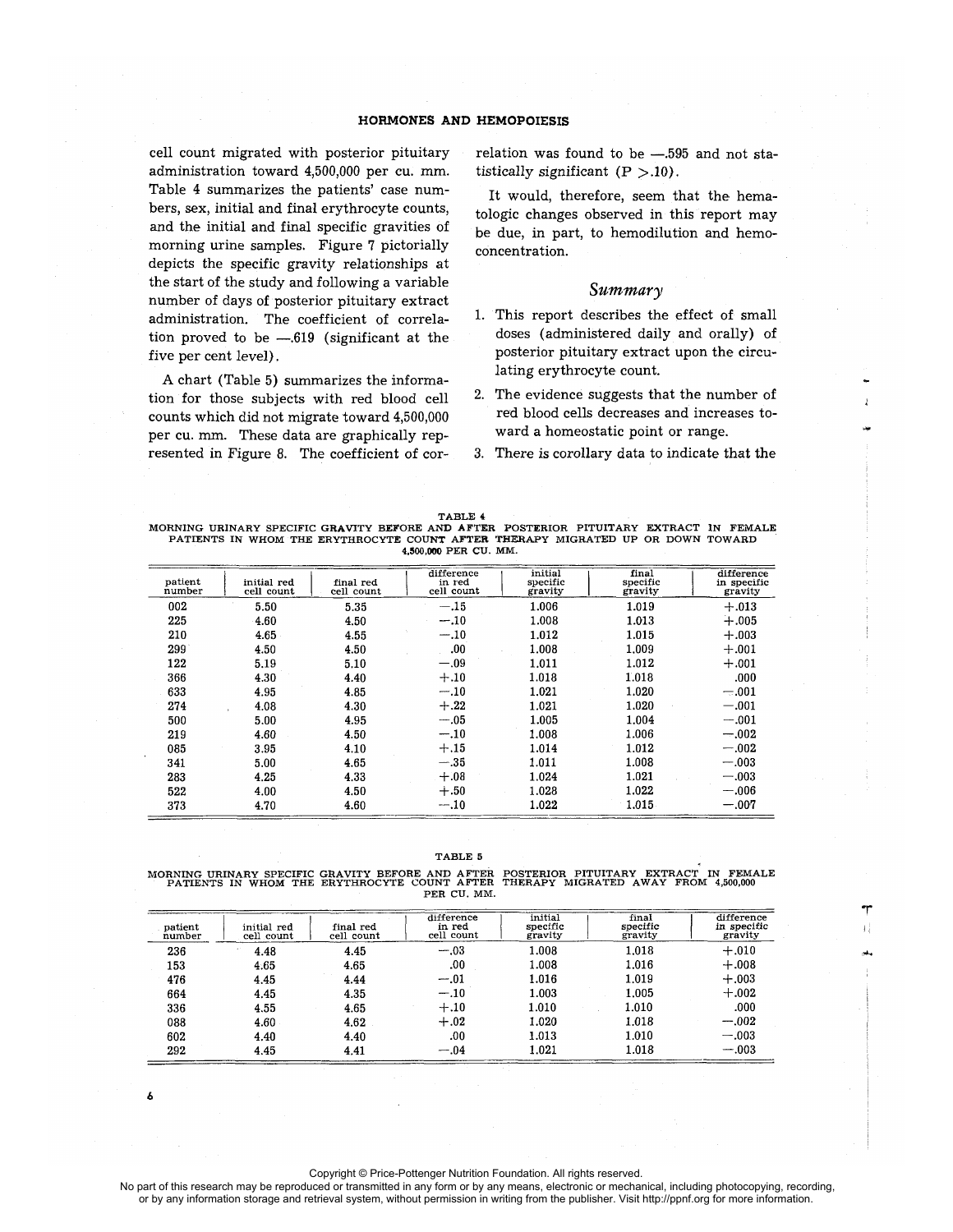

**physiologic** erythrocyte **count** in the two **sexes is different; 5,000,000/cu. mm. and 4,500,000/cu. mm. for the male and female respectively.**

- 4. The observed changes are not significantly different in the two sexes, in those with small (gr. 1/800) versus relatively large (gr. 1/400) doses, and with difference in duration of therapy (3-4 versus 5-27 days) .
- 5. Presumptive. evidence is offered to indicate changes in urinary specific gravity in parallel with the alterations in the erythrocyte count.

### *Re f erences*

1. Linman, J. W. and Bethell, F. H. Factors c o n t r o 11 i n g erythropoiesis. 1960. Springfield, Charles C. Thomas. pp. 10-18.

2. Gordon, A. S. and Charipper, H. A. The endocrine system and hemopoiesis. Ann. N. Y. Acad. Sc. 48: No. 7, 615-637, July 3, 1947.

3. Daughaday, W. H., Williams, R. H. and Daland, G. A. The effects of endocrinopathies on the blood. Blood 3: No. 12, 1342-1366, December 1948.

4 . Gordon, A. S. Endocrine influences upon the formed elements of blood and blood-forming organs. Rec. Prog. Hormone Res. 10: 339-394, 1954.

<sup>5</sup> . VanDyke, D. C., Contopoulos, A. N., Williams, B. S., Simpson, M. E., Lawrence, J. H. and Evans,

H. M. Hormonal factors influencing erythro-<br>poiesis. Acta Haemat. 11: No. 4, 203-222. April Acta Haemat. 11: No. 4, 203-222, April 1954.

6. Crafts, R. C. Relationships of hormones to the utilization of essential nutrients in erythropoiesis. Amer. Jour. Clin. Nutrit. 3: No. 1, 52-55, January-February 1955 .

7. Crafts, R. C. The effects of endocrines on the formed elements of the blood. I. The effects of hypophysectomy, thyroidectomy and adrenalectomy on the blood of the female rat. Endocrinology 29: No. 4, 596-605, October 1941.

8. Meyer, O. **0.,** Stewart, G. E., Thewlis, E. W. and Rusch, H. P. The hypophysis and hematopoiesis. Folia Haemat. 57: No. 1, 99-109, March 1937.

9. Meyer, O. **0.,** Thewlis, E. W. and Rusch, H. P. The hypophysis and hemopoiesis. Endocrinology 27: No. 6, 932-944, December 1940.

10. Berlin, N. I., VanDyke, D. C., Siri, W. **E.** and Williams, C. P. The effect of hypophysectomy on the total circulating red cell volume of the rat. Endocrinology 47: No. 6, 429-435, December 1950.

11. Crafts, R. C. and Meineke, H. A. Influence of the pituitary on hemopoiesis. Amer. Jour. Clin. Nutrit. 5: No. 4, 453-460, July-August 1957.

12. Crafts, R. C. and Meineke, H. A. The anemia of hypophysectomized animals. Ann. N. Y. Acad. Sc. 77: No. 3, 501-517, June 25, 1959.

13. Dodds, E. C. and Noble, R. L. Relation of the posterior lobe of the pituitary gland to anemia and to blood formation. Nature 135: No. 3419, 788, May 11, 1935 .

14. Dodds, E. C., Noble, R. L., Hills, G. M. and

7

Copyright © Price-Pottenger Nutrition Foundation. All rights reserved.

No part of this research may be reproduced or transmitted in any form or by any means, electronic or mechanical, including photocopying, recording, or by any information storage and retrieval system, without permission in writing from the publisher. Visit http://ppnf.org for more information.